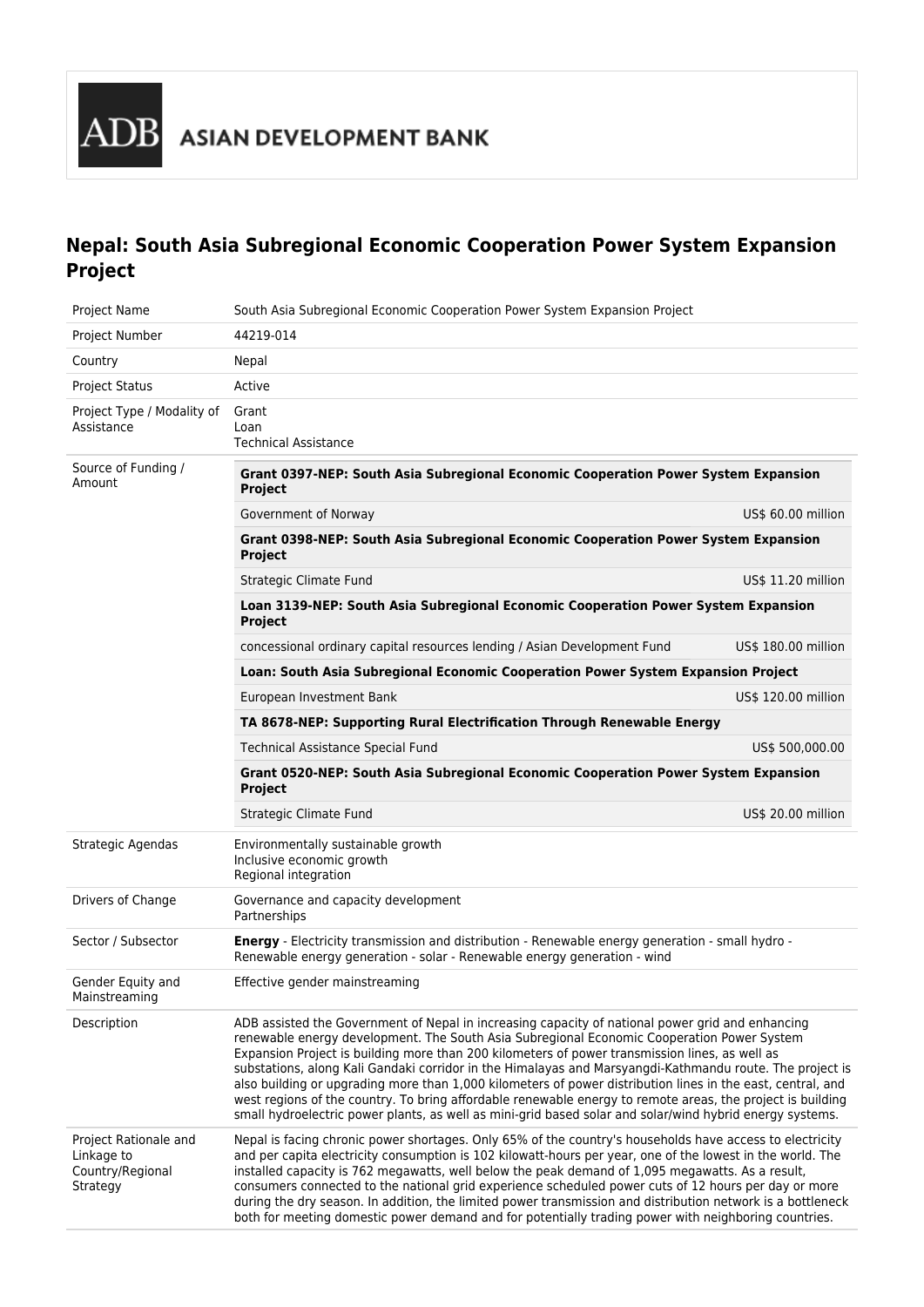| <b>Project Outcome</b>                                                    |                                                                                                                                                                                                                                                                                                                                                                                                                                                                                                                                                                                                                                                                                                                                                                                                                                                                                                                                                                                                                                                                                                                                                                                                                                                                                                                                                                                                        |
|---------------------------------------------------------------------------|--------------------------------------------------------------------------------------------------------------------------------------------------------------------------------------------------------------------------------------------------------------------------------------------------------------------------------------------------------------------------------------------------------------------------------------------------------------------------------------------------------------------------------------------------------------------------------------------------------------------------------------------------------------------------------------------------------------------------------------------------------------------------------------------------------------------------------------------------------------------------------------------------------------------------------------------------------------------------------------------------------------------------------------------------------------------------------------------------------------------------------------------------------------------------------------------------------------------------------------------------------------------------------------------------------------------------------------------------------------------------------------------------------|
| Description of Outcome                                                    | Increased capacity of national grid and enhanced renewable energy development                                                                                                                                                                                                                                                                                                                                                                                                                                                                                                                                                                                                                                                                                                                                                                                                                                                                                                                                                                                                                                                                                                                                                                                                                                                                                                                          |
| Progress Toward Outcome                                                   | Procurement and implementation works are ongoing for capacity increment of national grid as well<br>as renewable energy devleopment. Project outcome is likely to be achieved.                                                                                                                                                                                                                                                                                                                                                                                                                                                                                                                                                                                                                                                                                                                                                                                                                                                                                                                                                                                                                                                                                                                                                                                                                         |
| <b>Implementation Progress</b>                                            |                                                                                                                                                                                                                                                                                                                                                                                                                                                                                                                                                                                                                                                                                                                                                                                                                                                                                                                                                                                                                                                                                                                                                                                                                                                                                                                                                                                                        |
| Description of Project Outputs                                            | 1. Power transmission capacity increased<br>2. Power distribution network improved<br>3. Mini-grid-based renewable energy systems in off-grid areas increased<br>4. Capacity development support to NEA and AEPC provided.                                                                                                                                                                                                                                                                                                                                                                                                                                                                                                                                                                                                                                                                                                                                                                                                                                                                                                                                                                                                                                                                                                                                                                             |
| Status of Implementation<br>Progress (Outputs, Activities,<br>and Issues) | Implementation has started for construction of 220 kV Dana-Kushma transmission line and<br>associated substations at Dana and Kushma. Work has also started for construction of 220 kV<br>Marsyangdi-Kathmandu transmission line and associated substations at Markichowk and<br>Matatirtha. Procurement for 220 kV New Butwa-Bardaghat transmission line is in process. Work is<br>also ongoing for reinforcement of grid substations at Gandak, Butwal, New Kawasoti, Bharatpur,<br>Banepa, Baneshowr, Damauli, Lahan and Dhalkebar.<br>Distribution network improvement projects is also under implementation. Construction of<br>distribution substations and distribution lines in eastern and western region of Nepal are underway.<br>Upgradation of distribution lines is also being done under the component.<br>A mini- grid project at Simrutu khola is under construction. Also a solar wind hybrid system<br>installation at Chisapani is in process. Other mini-grid and off grid renewable energy sub-projects<br>are either in procurement process or being prepared.<br>Project supervision consultant is onboard to support the NEA in project implementation and for<br>capacity development. Consultant for preparation of Distribution and Rural Electrification Master<br>Plan is in recruitment process. Consultants for project implementation support to AEPC are<br>onboard. |
| Geographical Location                                                     |                                                                                                                                                                                                                                                                                                                                                                                                                                                                                                                                                                                                                                                                                                                                                                                                                                                                                                                                                                                                                                                                                                                                                                                                                                                                                                                                                                                                        |

#### **Safeguard Categories**

| Environment              |  |
|--------------------------|--|
| Involuntary Resettlement |  |
| Indigenous Peoples       |  |

#### **Summary of Environmental and Social Aspects**

Environmental Aspects

Initial environmental examinations and an environmental assessment and review framework for future unidentified off-grid subprojects have been prepared for both on- and off-grid components following ADB's Safeguard Policy Statement (2009) and the government's environmental regulatory framework. Potential impacts are mostly temporary and reversible, but some irreversible impacts on the natural habitat will occur because of the clearance of about 150 hectares of forested land. Available information on the habitat ranges and elevations of sensitive species indicates that critical habitat will not be directly impacted; potential impacts on natural habitat and potentially sensitive ecosystems have been identified and can be readily mitigated. Due diligence has determined that associated hydropower facilities comply with Nepal's regulatory requirements. Cumulative and induced impacts will have net positive benefits from easier access to energy and productive end uses of energy. Climate change risk screening was conducted and resulted to a medium climate change classification. Risks identified will be addressed through best practice engineering design. The initial environmental examinations and environmental management plans (EMPs) for all components include mitigation measures, monitoring, and budgetary provisions that are adequate to address the environmental impacts of the project. The EMPs' requirements are being incorporated into bidding documents. The NEA and AEPC supervise construction contracts and EMP implementation, including preparation of semiannual monitoring reports. The EMPs will be updated as necessary during implementation. Public consultation and information disclosure requirements have been met. The environmental assessment for the project are disclosed on ADB's website.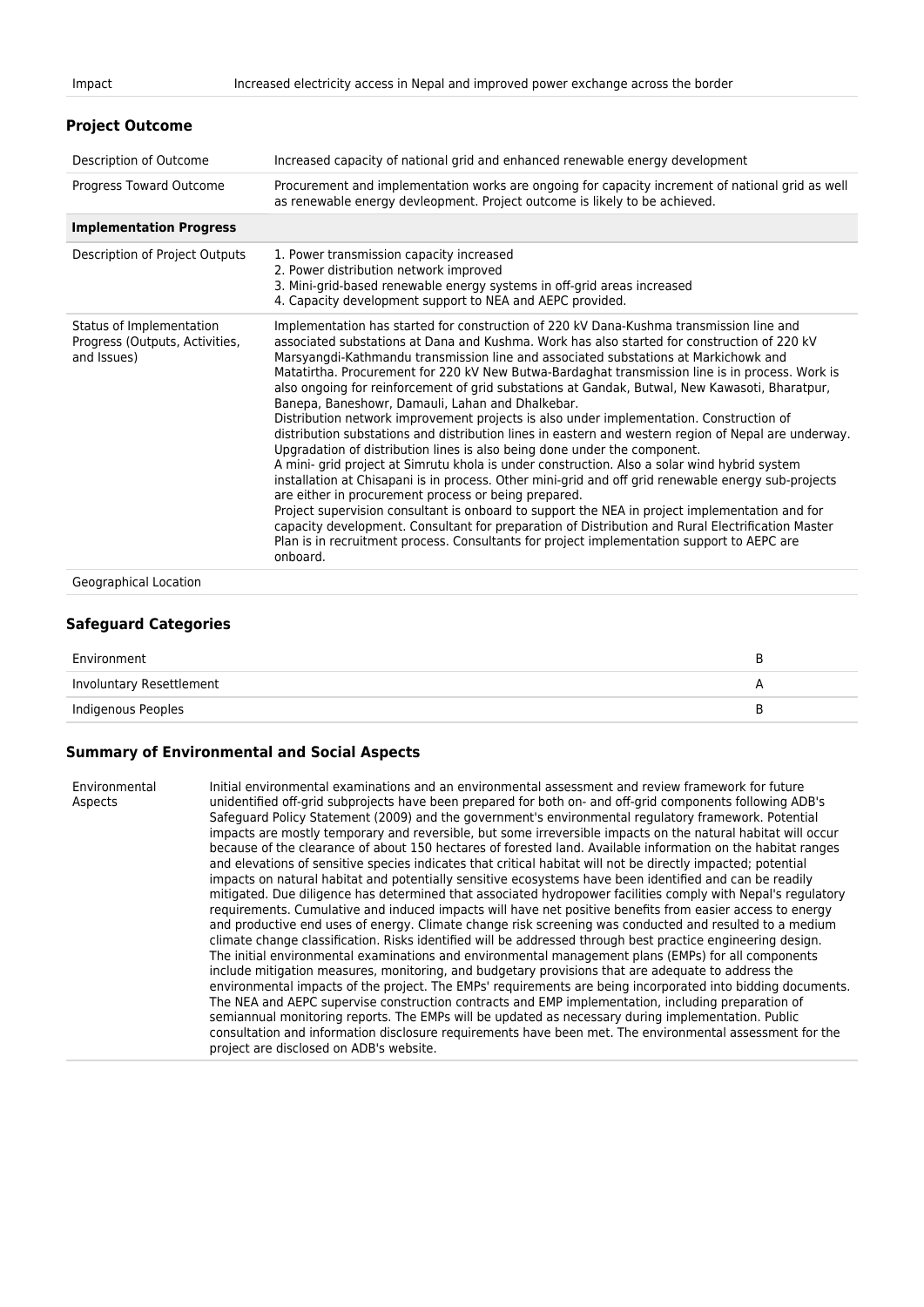| Involuntary<br>Resettlement | The project will require land acquisition and involuntary resettlement, which will primarily be economic<br>displacements with limited impact from physical displacement. The transmission and distribution components<br>will have permanent and temporary impacts. Permanent impacts are anticipated from land acquisition for the<br>construction of new transmission substations, distribution substations, transmission towers, and distribution<br>poles. The temporary impacts will be from the loss of trees and crops along the right-of-way. About 715<br>households will be affected by land acquisition and loss of crops and trees. An initial assessment shows that<br>the project areas do not have any endangered indigenous peoples groups. The magnitude of the impacts on<br>indigenous peoples is not significant. Impacts are limited to loss of portions of land which will be compensated<br>at replacement cost. Where these groups are considered vulnerable, additional resettlement assistance will be<br>provided, in addition to the compensation, and consultations will be carried out to make them aware of the<br>project and to obtain their endorsement for land acquisition.<br>The off-grid component will not have any resettlement impacts for sample subprojects and no adverse<br>impacts on indigenous peoples. The minimum private land requirements for the sample subprojects will be<br>met through voluntary land donation. A due diligence report has been prepared for the sample subprojects.<br>The off-grid component allows for future subprojects, which have not been identified and are subject to due<br>diligence. Therefore, a resettlement framework and an indigenous peoples planning framework have been<br>prepared as required by the Safequard Policy Statement and related national policies and legislation. AEPC<br>will monitor the implementation of the resettlement and indigenous people plan, and will submit semiannual<br>reports to ADB.<br>Social safeguards measures will be achieved in line with the provisions stated in the PAM. A summary of the<br>initial social safeguards assessment is presented in the summary poverty reduction and social strategy. |
|-----------------------------|--------------------------------------------------------------------------------------------------------------------------------------------------------------------------------------------------------------------------------------------------------------------------------------------------------------------------------------------------------------------------------------------------------------------------------------------------------------------------------------------------------------------------------------------------------------------------------------------------------------------------------------------------------------------------------------------------------------------------------------------------------------------------------------------------------------------------------------------------------------------------------------------------------------------------------------------------------------------------------------------------------------------------------------------------------------------------------------------------------------------------------------------------------------------------------------------------------------------------------------------------------------------------------------------------------------------------------------------------------------------------------------------------------------------------------------------------------------------------------------------------------------------------------------------------------------------------------------------------------------------------------------------------------------------------------------------------------------------------------------------------------------------------------------------------------------------------------------------------------------------------------------------------------------------------------------------------------------------------------------------------------------------------------------------------------------------------------------------------------------------------------------------------------------------------------------------------------------------------------------------------|
| Indigenous Peoples          | Based on surveys, two draft combined resettlement and indigenous peoples plans have been prepared for the<br>on-grid components, in line with ADB's Safeguard Policy Statement and the government's legal framework.                                                                                                                                                                                                                                                                                                                                                                                                                                                                                                                                                                                                                                                                                                                                                                                                                                                                                                                                                                                                                                                                                                                                                                                                                                                                                                                                                                                                                                                                                                                                                                                                                                                                                                                                                                                                                                                                                                                                                                                                                             |
|                             | <b>Stakeholder Communication, Participation, and Consultation</b>                                                                                                                                                                                                                                                                                                                                                                                                                                                                                                                                                                                                                                                                                                                                                                                                                                                                                                                                                                                                                                                                                                                                                                                                                                                                                                                                                                                                                                                                                                                                                                                                                                                                                                                                                                                                                                                                                                                                                                                                                                                                                                                                                                                |
| <b>During Project</b>       | Stakeholder participation and consultations were conducted during project design.                                                                                                                                                                                                                                                                                                                                                                                                                                                                                                                                                                                                                                                                                                                                                                                                                                                                                                                                                                                                                                                                                                                                                                                                                                                                                                                                                                                                                                                                                                                                                                                                                                                                                                                                                                                                                                                                                                                                                                                                                                                                                                                                                                |

| Design                           |                                                                              |
|----------------------------------|------------------------------------------------------------------------------|
| During Project<br>Implementation | Stakeholder consultations are being conducted during project implementation. |

## **Business Opportunities**

| Consulting<br>Services | The project will be executed over a period of six years from the date of loan effectiveness. Consultants (individuals<br>and firm) to be financed by ADB funds and ADB administered funds will be recruited in accordance with ADB's<br>Guidelines on the Use of Consultants (2013, as amended from time to time). For the procurement to be financed<br>by ADF loan, or jointly by ADF and Norwegian grant, a blanket waiver of member country procurement eligibility<br>restrictions will be applied.<br>Under NEA component, out of the 2 consulting packages, one has been signed and the other one is in final stage of<br>procurement.<br>All consulting services contracts for AEPC has been awarded. |
|------------------------|---------------------------------------------------------------------------------------------------------------------------------------------------------------------------------------------------------------------------------------------------------------------------------------------------------------------------------------------------------------------------------------------------------------------------------------------------------------------------------------------------------------------------------------------------------------------------------------------------------------------------------------------------------------------------------------------------------------|
| Procurement            | The project will be executed over a period of six years from the date of loan effectiveness. All procurement to be<br>financed by ADB fund and ADB administered funds will be carried out in accordance with ADB's Procurement<br>Guidelines (2013, as amended from time to time). For the procurement to be financed by ADF loan, or jointly by<br>ADF and Norwegian grant, a blanket waiver of member country procurement eligibility restrictions will be applied.<br>Under NEA component, out of 10 procurement packages, 7 have been awarded and rest are under procurement<br>process.<br>Under AEPC component, 2 contracts are already awarded while other are at different stages.                    |

## **Responsible Staff**

| Responsible ADB Officer    | Shah, Grishma                                                                                                                                                                                      |
|----------------------------|----------------------------------------------------------------------------------------------------------------------------------------------------------------------------------------------------|
| Responsible ADB Department | South Asia Department                                                                                                                                                                              |
| Responsible ADB Division   | <b>Nepal Resident Mission</b>                                                                                                                                                                      |
| <b>Executing Agencies</b>  | Alternative Energy Promotion Center (AEPC)<br>INFO@AEPC.GOV.NP<br>Khumaltaar Heights<br>Lalitpur Sub Metropolitan City<br>Nepal<br><b>Nepal Electricity Authority</b><br>Sanepa, Lalitpur<br>Nepal |

### **Timetable**

| Concept Clearance | 31 Jul 2013                |
|-------------------|----------------------------|
| Fact Finding      | 16 Mar 2014 to 21 Mar 2014 |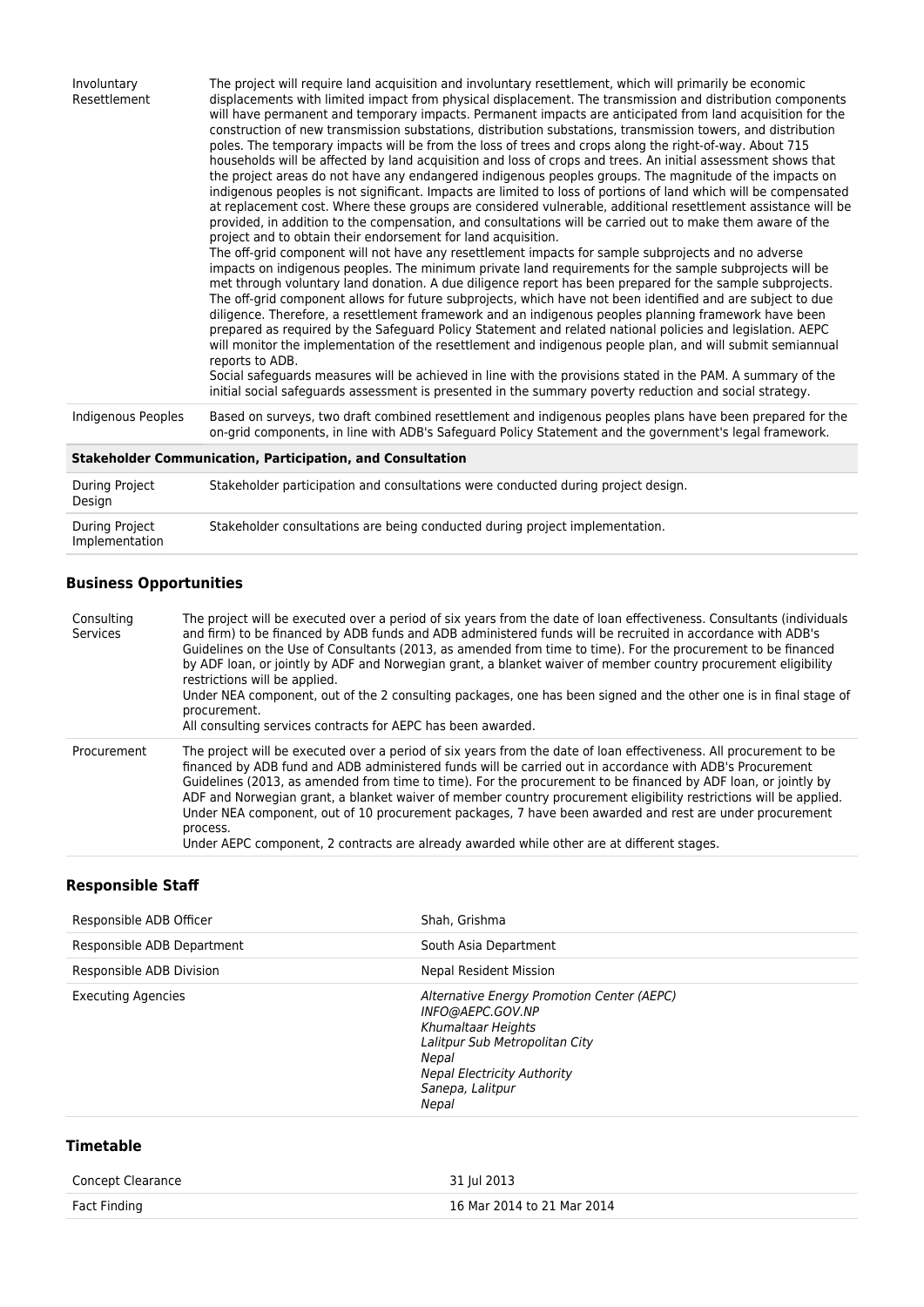| MRM                        | 22 Apr 2014 |
|----------------------------|-------------|
| Approval                   | 04 Jul 2014 |
| <b>Last Review Mission</b> | $\sim$      |
| Last PDS Update            | 21 Mar 2017 |

### **Grant 0397-NEP**

| <b>Milestones</b> |                     |                         |                 |                |               |  |
|-------------------|---------------------|-------------------------|-----------------|----------------|---------------|--|
| <b>Approval</b>   | <b>Signing Date</b> | <b>Effectivity Date</b> | <b>Closing</b>  |                |               |  |
|                   |                     |                         | <b>Original</b> | <b>Revised</b> | <b>Actual</b> |  |
| 04 Jul 2014       | 14 Nov 2014         | 15 Jan 2015             | 30 Jun 2022     | $\blacksquare$ | $\sim$        |  |

| <b>Financing Plan</b> |                                |                                   | <b>Grant Utilization</b> |       |                         |
|-----------------------|--------------------------------|-----------------------------------|--------------------------|-------|-------------------------|
|                       | Total (Amount in US\$ million) | Date                              | ADB                      |       | Others   Net Percentage |
| <b>Project Cost</b>   | 60.00                          | <b>Cumulative Contract Awards</b> |                          |       |                         |
| ADB                   | 0.00                           | 04 Jul 2014                       | 0.00                     | 15.34 | 70%                     |
| Counterpart           | 0.00                           | <b>Cumulative Disbursements</b>   |                          |       |                         |
| Cofinancing           | 60.00                          | 04 Jul 2014<br>4.50<br>0.00       |                          |       | 20%                     |

#### **Grant 0398-NEP**

| <b>Milestones</b> |                     |                         |                 |                |                          |  |
|-------------------|---------------------|-------------------------|-----------------|----------------|--------------------------|--|
| <b>Approval</b>   | <b>Signing Date</b> | <b>Effectivity Date</b> | <b>Closing</b>  |                |                          |  |
|                   |                     |                         | <b>Original</b> | <b>Revised</b> | Actual                   |  |
| 04 Jul 2014       | 11 Jul 2014         | 15 Jan 2015             | 30 Jun 2022     | $\sim$         | $\overline{\phantom{a}}$ |  |

|                     | <b>Financing Plan</b>          | <b>Grant Utilization</b>   |      |      |                         |
|---------------------|--------------------------------|----------------------------|------|------|-------------------------|
|                     | Total (Amount in US\$ million) | Date                       | ADB  |      | Others   Net Percentage |
| <b>Project Cost</b> | 11.20                          | Cumulative Contract Awards |      |      |                         |
| ADB                 | 0.00                           | 04 Jul 2014                | 0.00 | 1.78 | 16%                     |
| Counterpart         | 0.00                           | LCumulative Disbursements  |      |      |                         |
| Cofinancing         | 11.20                          | 04 Jul 2014                | 0.00 | 1.76 | 16%                     |

#### **Grant 0520-NEP**

| <b>Milestones</b> |                     |                         |                 |                |        |  |  |  |
|-------------------|---------------------|-------------------------|-----------------|----------------|--------|--|--|--|
|                   |                     |                         | <b>Closing</b>  |                |        |  |  |  |
| <b>Approval</b>   | <b>Signing Date</b> | <b>Effectivity Date</b> | <b>Original</b> | <b>Revised</b> | Actual |  |  |  |
| 29 Nov 2016       | 18 Jan 2017         | 19 May 2017             | 30 Jun 2022     |                | ۰      |  |  |  |

|                     | <b>Financing Plan</b>          |                                   |      | <b>Grant Utilization</b> |                         |
|---------------------|--------------------------------|-----------------------------------|------|--------------------------|-------------------------|
|                     | Total (Amount in US\$ million) | Date                              | ADB  |                          | Others   Net Percentage |
| <b>Project Cost</b> | 20.00 L                        | <b>Cumulative Contract Awards</b> |      |                          |                         |
| <b>ADB</b>          | 0.00                           | 29 Nov 2016                       | 0.00 | 0.00                     | 0%                      |
| Counterpart         | 0.00                           | <b>Cumulative Disbursements</b>   |      |                          |                         |
| Cofinancing         | 20.00                          | 29 Nov 2016                       | 0.00 | 0.00                     | 0%                      |

#### **Loan 3139-NEP**